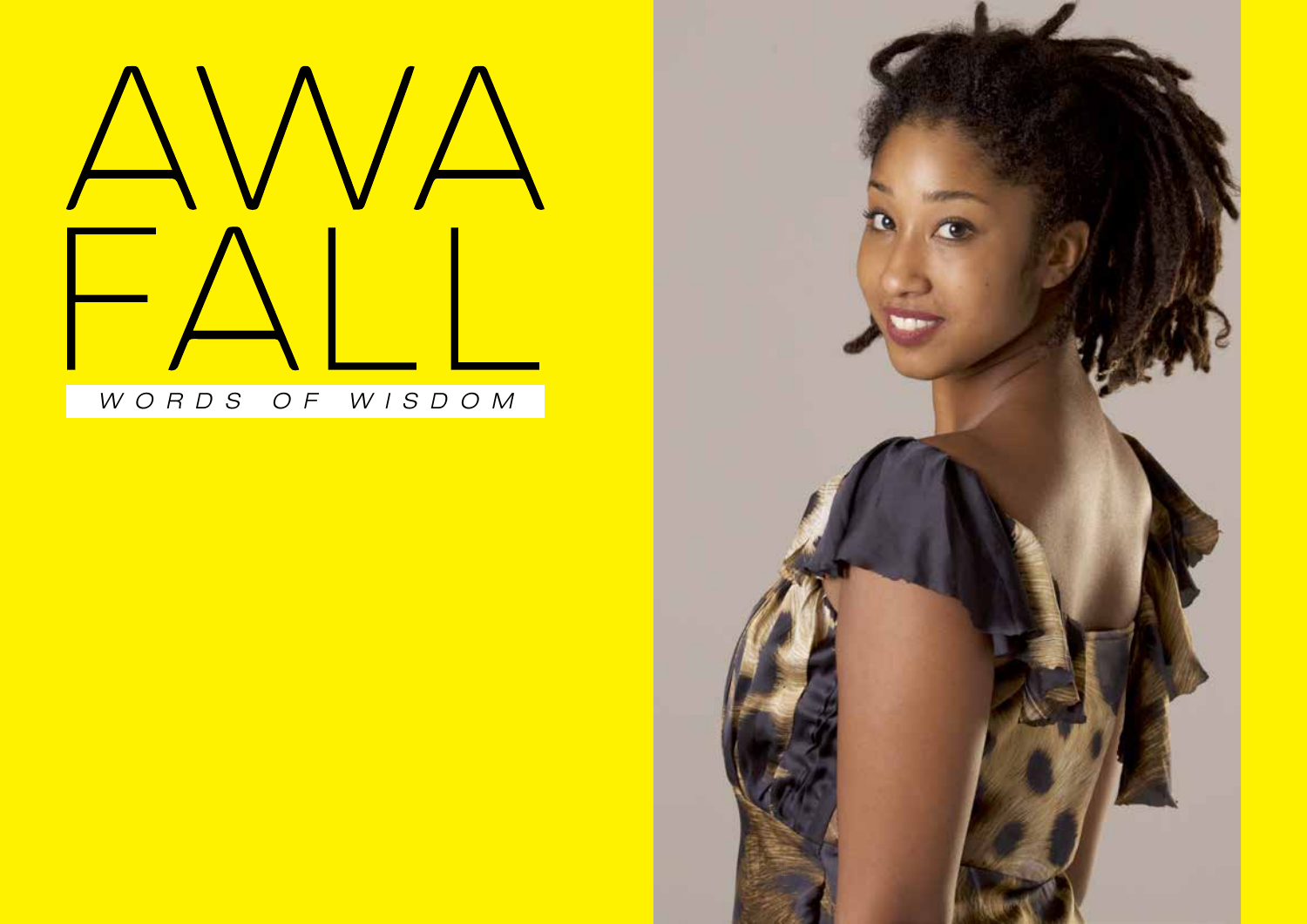# BIOGRAPHY



The Italian-Senegalese singer is just 21 years old but her amazing voice and charisma rival that of many experienced artists. In 2015, she was just 18 and released a reggae album (entitled "INA DIS YA IWA", produced by Bonnot Music and distributed by Goofellas). The same year, in collaboration with Eazy Skankers, she performed on the most popular reggae will be distributed throughout the stages across Europe (Rototom, Overjam, One Love, etc.). In 2016, she started her career as solo artist, which allowed her to start several important collaborations within the black music scenario, in Italy and Europe, then she came back to record the tracks for her new discographic work with

the awardwinning producer Bonnot (General Levy, Dead Prez, Assalti Frontali). In 2017, she played at Dub Camp, Dub Gathering, Overjam, and many other festivals, going across more than 10 nations (even outside Europe). On January 4, 2019, she will release her new and long-awaited "Words of Wisdom". The new album continent and from January on Awa Fall (aka Sista Awa) will be on tour with her new band, the Smoke Orchestra, composed of the greatest black music musicians, to create a live set that embraces all genres of world music, from soul to African music, reggae and hip-hop.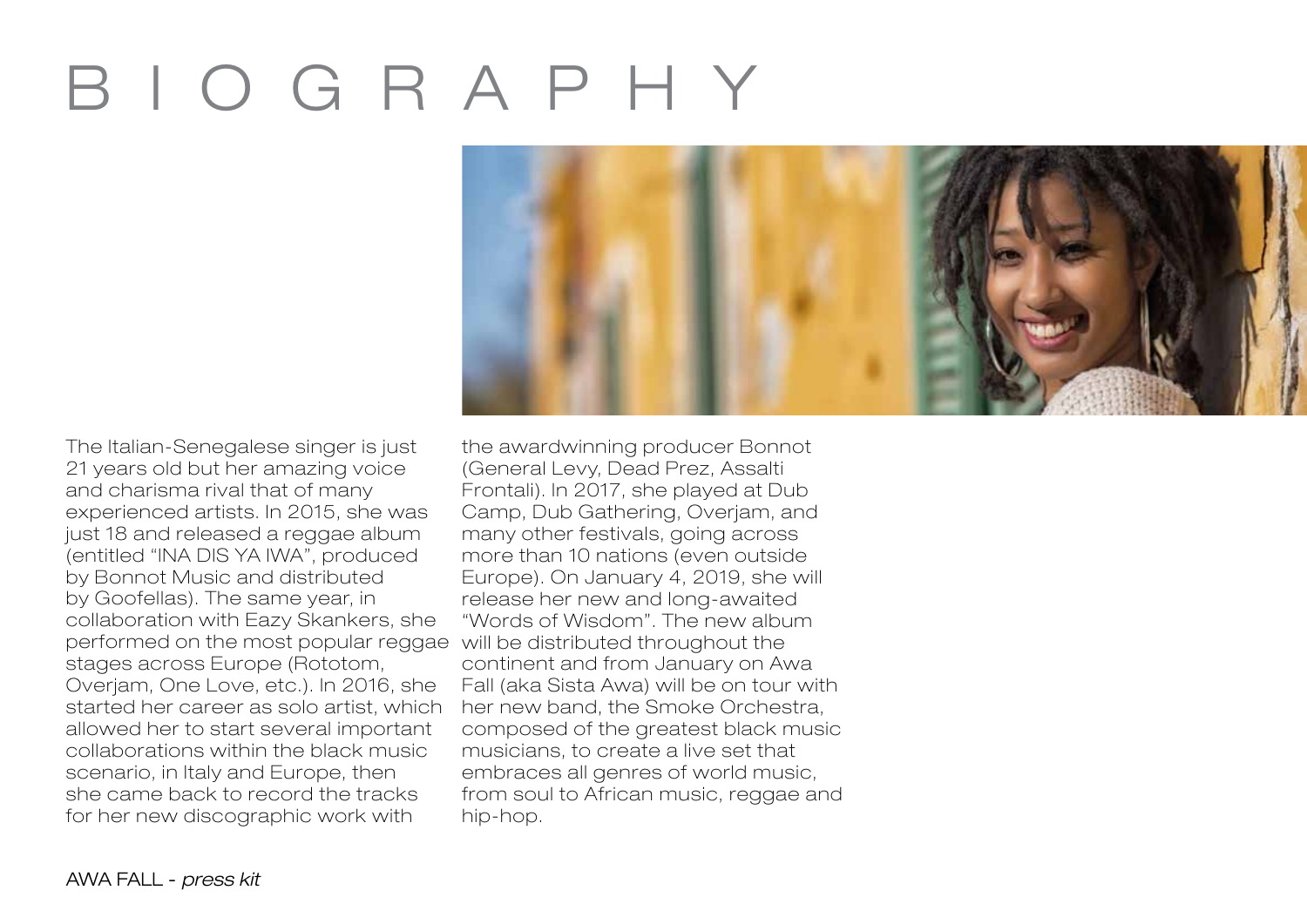## ALBUM

**Spotify:** https://spoti.f/2Qx5ZdM **iTunes:** https://apple.co/2RZzBSB



Tracklist:

- 01- Ossou Gallé 02- Believe feat. Kumar
- 03- Time is now
- 04- Be the difference
- 05- In my name
- 06- Everyday is war feat. M1 dead prez
- 07- Nuff a dem feat. General Levy
- 08- Peace of mind
- 09- A.W.A. feat. Irie Child
- 10- Dentro di me feat. Tommy Kuti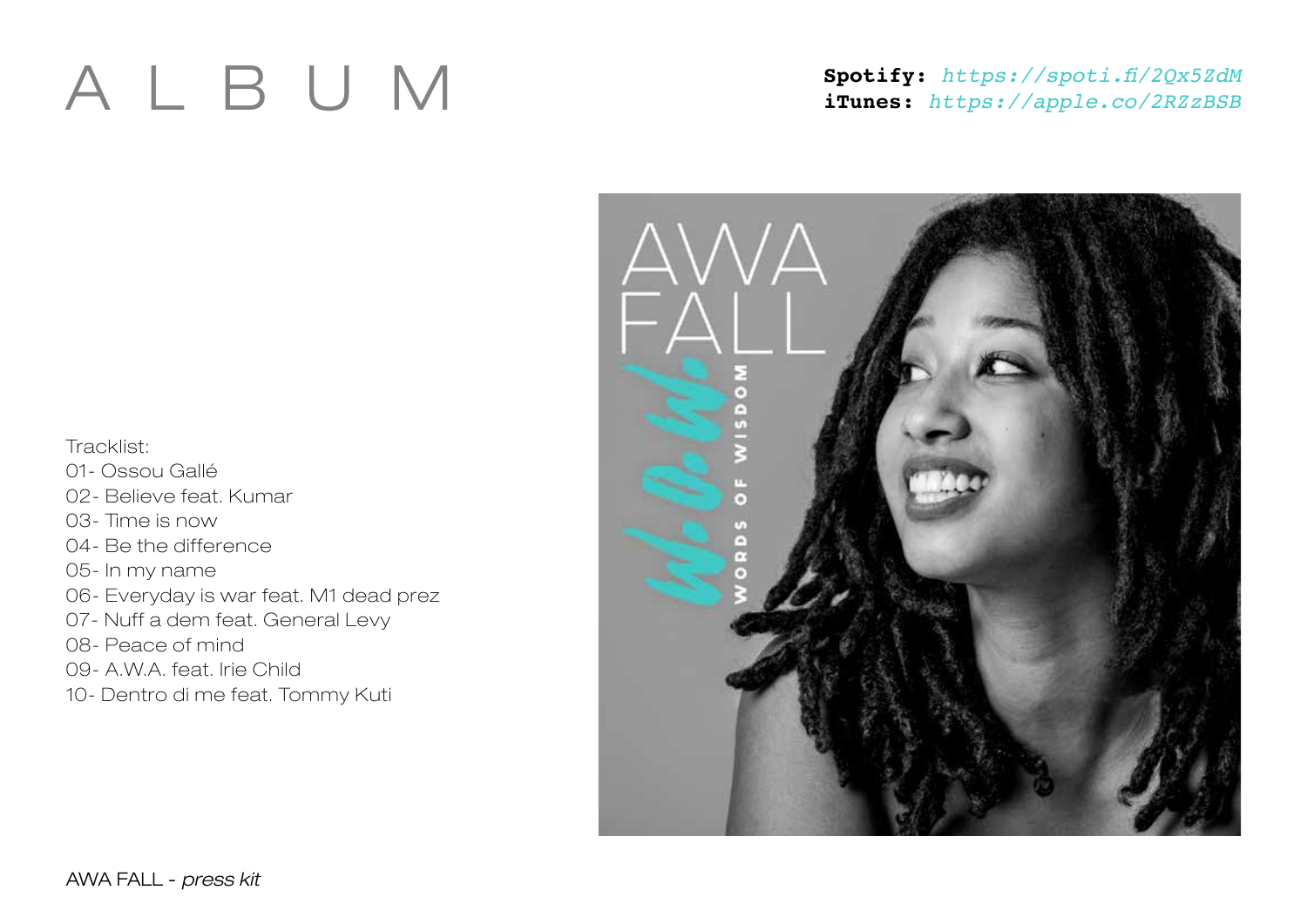## ALBUM

# $\triangle V \triangle F \triangle$ WORDS OF WISDOM

"Words of Wisdom" (Bonnot Music) is the new album of Awa Fall, considered one of the most talented singer in the Reggae and World Music scene in Europe. At only 22 years old she performed an average of 100 shows per year all over Europe, playing in all the best festivals like Rototom Sunsplash, Overjam, the International Dub Gathering, the Dub Camp and Bergamo Jazz Festival. The Senegalese/Italian artist is ready to spread her new music through this international release that features the "Grammy Nominated" Kumar Fyah (Jam) former-leadsinger/songwriter of Raging Fyah, M1 of the legendary hip-hop duo "Deadprez" (USA), the "Incredible"

General Levy (UK), Irie Child (Jam) and Tommy Kuti (Ita/Nig).

Reggae and Afro music have always been part of Awa's roots, but producer Walter "Bonnot" Buonanno (Deadprez, General Levy Assalti Frontali) led her on a path through different landscapes creating an album full of different styles and new faces. "Words of Wisdom" will be released on January 7th in all digital stores for Bonnot Music and physically by Master Music. Composed, recorded and produced by the multi-award winning Bonnot at his Bonnot studio in

Viareggio (Italy). Mixed by Gianni Condina (Subsonica, BlueBeaters, Levante) and Bonnot. Mastering by Chris Athens (Damian Marley, Erykah Badu, Sean Paul).

Awa Fall's Tour, managed by Tube Agency, is already started and she will play all over Europe, Canada and Indonesia backed by the Smoke Orchestra.

You can watch the first two official videos taken from the album ("Be the difference" and "Believe") exclusively premiered on Reggaeville Youtube channel, the most known media in the Reggae world.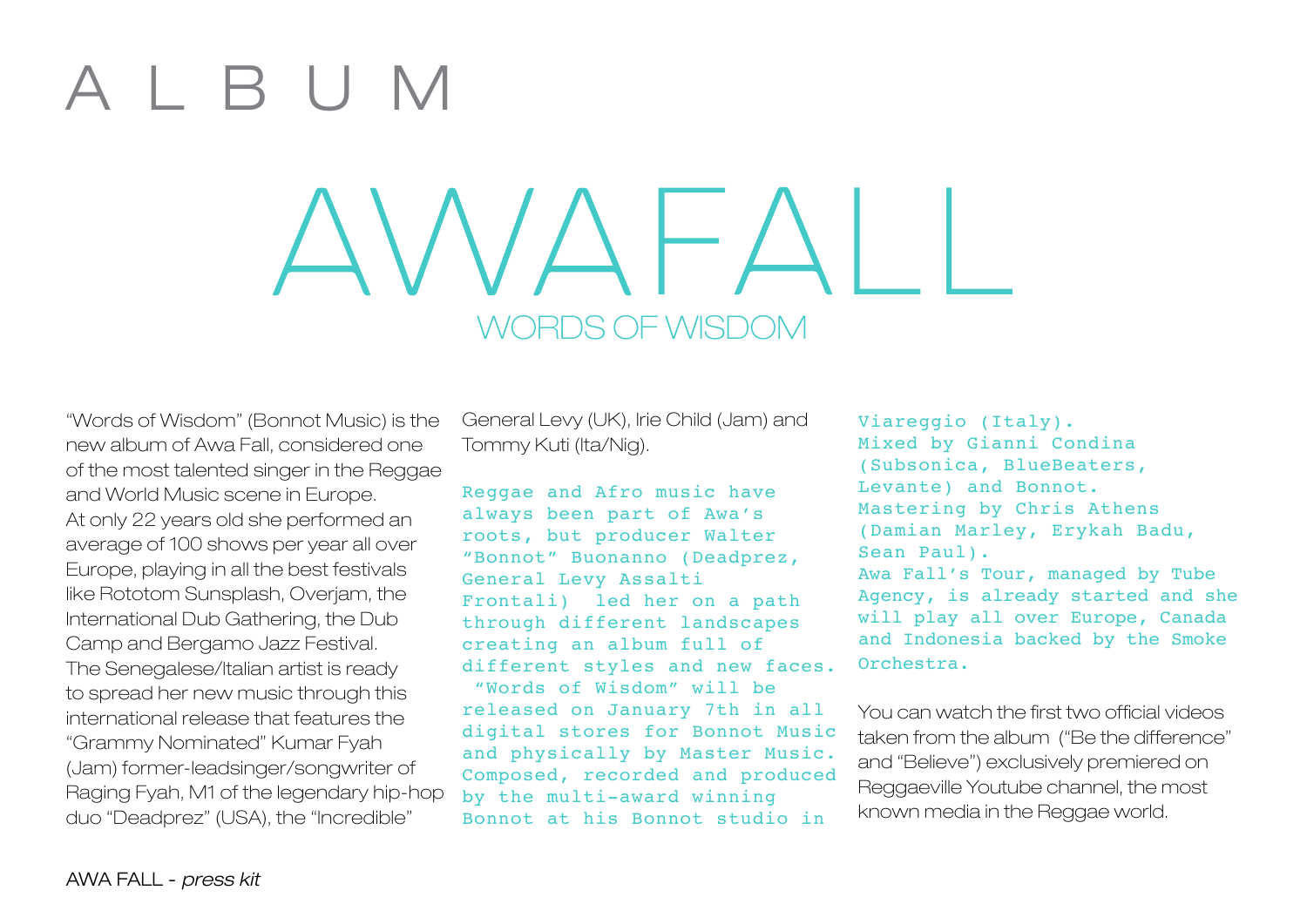### ALBUM

**LYRICS & VOCALS:** AWA MIRONE aka AWA FALL **MUSIC:** WALTER BUONANNO aka BONNOT

Lead guitars: Ermanno Fabbri

Keyboards : Daniele Di Marco , except for by Bonnot & Pasquale Catalano. "In my name" piano by Riccardo Di Paola.

Rhythmic Guitars: Ermanno Fabbri & Bonnot, except for "Believe" performed by Ermanno Fabbri & Piero Dread, except Ossou Gallé performed by Matteo Ghione.

Bass: Bonnot

Acoustic Drums: Nico Roccamo

Percussions: Matteo Ghione

Horns: Tiziano Cannas

Strings: Onda Nueve String Quartet

Backing vocals: Living Harmonies aka Empress Elisa & Blacky Grace. (In Ossou Gallé: Matteo Ghione & Ashraff 30) .

Programming & Synths : Bonnot

Additional programming: Gianni Condina

Music composed and arranged by Bonnot @ Bonnot Studio in Viareggio (ITA)

Strings written & arranged by Pasquale Catalano, except for "Peace of Mind"

Recorded & Engineered by Bonnot @ Bonnot Studio in Viareggio (ITA)

Strings recorded by Giuseppe Sasso at Amarcord Studio, Napoli (ITA)

Mixed by Gianni Condina & Bonnot

Mastering by Chris Athens @ ChrisAthensMasters.com (Austin TX- USA)

#### **Guests:**

M1 dead prez on Everyday is war Kumar Raging Fyah on Believe General Levy on Dub Irie Child on Acoustic

Tommy Kuti on Dentro di me Fotografie : Astra Marina Cabras (www.astramarina.com)

Artwork: Simone Loathin Casati

Produzione esecutiva : Walter "Bonnot" Buonanno per Bonnot Music (www.bonnot.it)

Label: Bonnot Music Distribution: Master Music Legal: Dike Legal ( http://dikelegal.it/)

#### **www.awafall.com**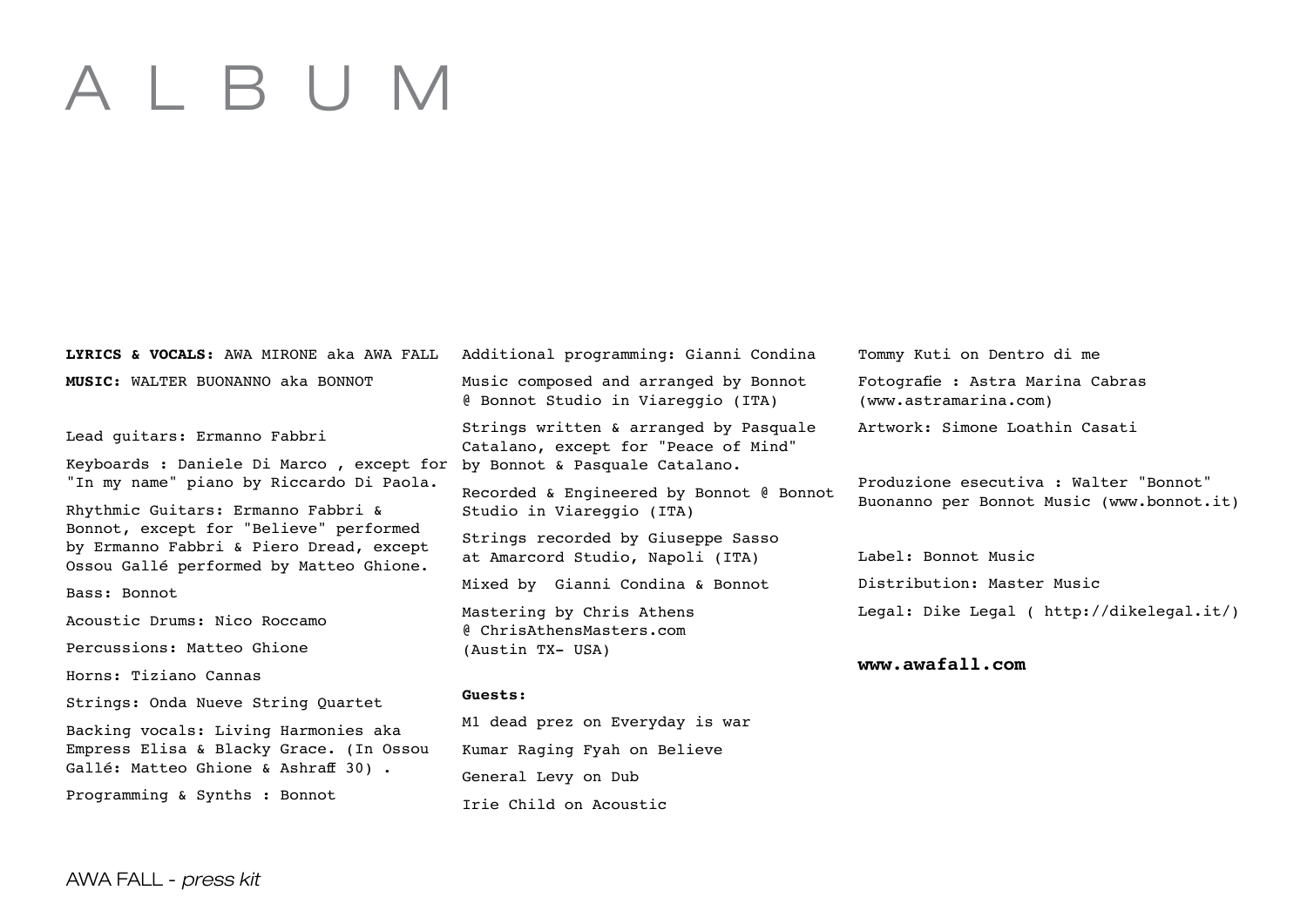# VIDEO

### Be The Difference Believe



https://youtu.be/h7B2sVpMbmA



https://youtu.be/T7P9HyWhnww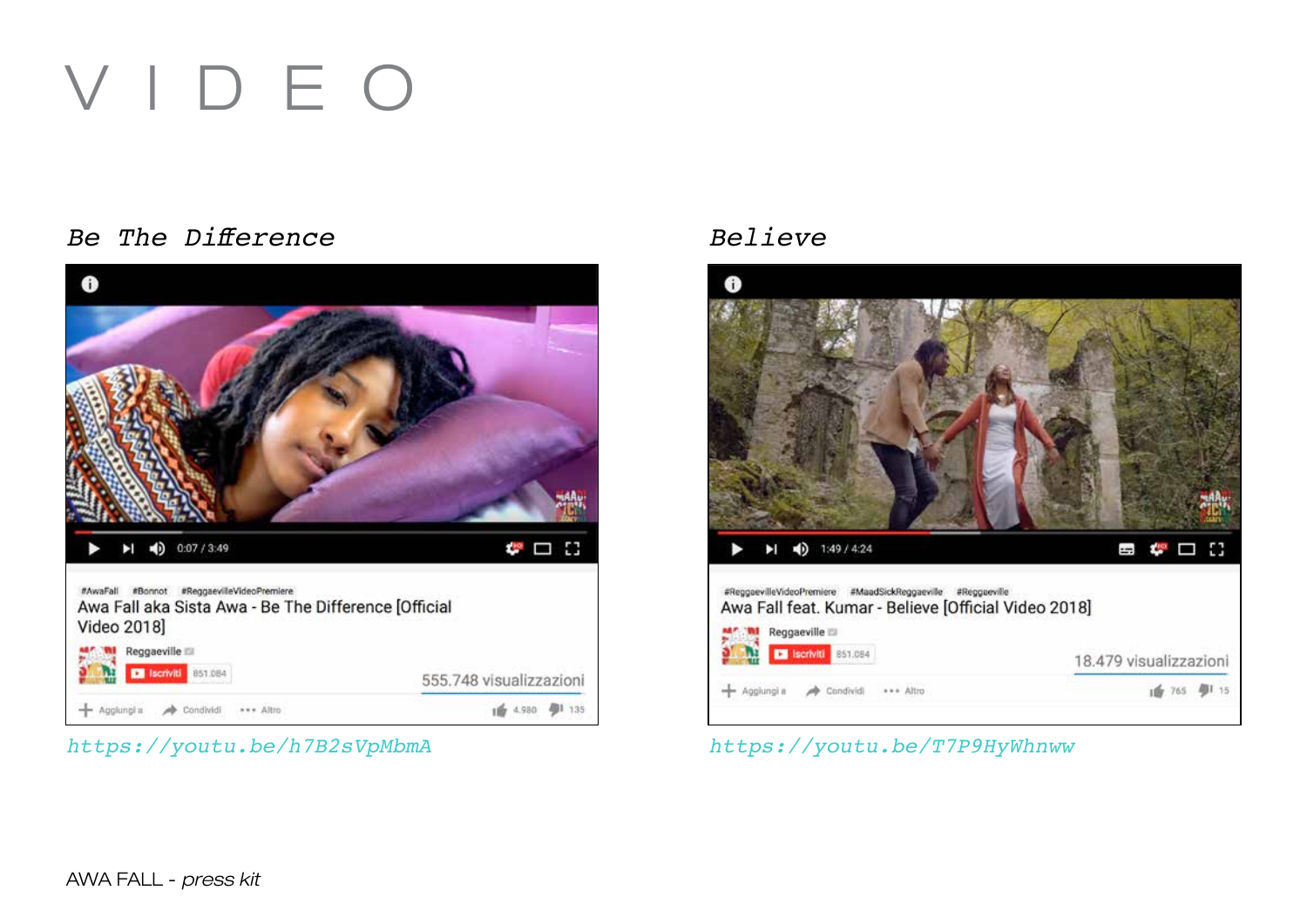# TOUR

### FIRST DATES ANNOUNCED

| <b>18.1</b> Barcellona (S) @ Trakasound                               | <b>5.4</b> Modena @ Vibra                 |
|-----------------------------------------------------------------------|-------------------------------------------|
| <b>26.1</b> Bologna @ TPO                                             | <b>6.4</b> Roma @ c.s. Acrobax            |
| <b>15.2</b> Torino @ Hiroshima Mon Amour <b>13.4</b> Brescia @ Mag.47 |                                           |
| <b>16.2</b> Milano @ Biko                                             | <b>2.6</b> Wurzburg (D) @ Africa Festival |
| 09.3 Firenze @ Combo                                                  | <b>31.8</b> Bielefeld (D) @ Turnpike      |